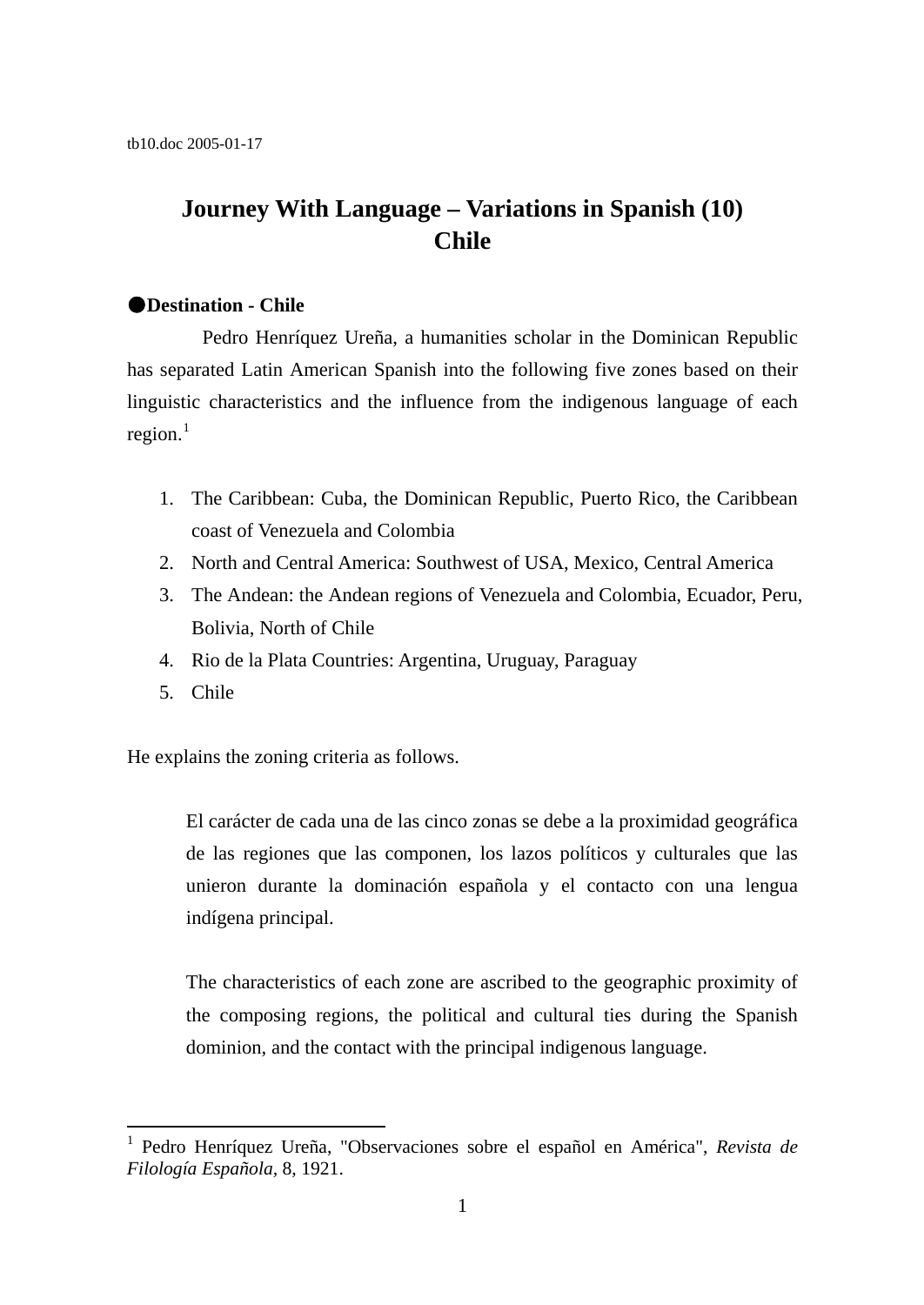According to his zoning system, Chile forms by itself a single independent zone among the vast Spanish-speaking world. This is because of the difficulty the country experienced in interacting with its neighboring countries due to geographic conditions; Chile is surrounded by the Atacama Dessert (*Desierto de Atacama*) on the north, the Andes (*Los Andes*) on the east, the Pacific Ocean (*Océano Pacífico*) on the west, and the Antarctica (*Antártida*) beyond the Drake Passage (*Estrecho de Drake*) on the south. He also described the use of Araucano (*araucano*), the indigenous language, being limited to current Chile as another factor.

It was August last year (1999) that I visited Santiago, the capital of Chile, to attend the 12th International Conference of the Association of Linguistics and Philology of Latin America (*XII Congreso Internacional de la Asociación de Lingüística y Filología de la América Latina*) with Prof. Toshihiro Takagaki of Tokyo University of Foreign Studies and Prof. Antonio Ruiz Tinoco of Sophia University. This association holds as much importance as the Spanish Society of Linguistics (*Sociedad Española de Lingüística*), and the conference is held every three years in different parts of the Spanish-speaking world. Universidad de Santiago de Chile hosted the six-day conference starting on August 9.200?



【Picture 1: City of Santiago and the Andes】

 August means mid-winter in South America. It was not as smoggy as we had expected, and under a sunny sky, the snow-capped Andes on the west of the city provided a sense of direction for strangers like ourselves. There were many patios in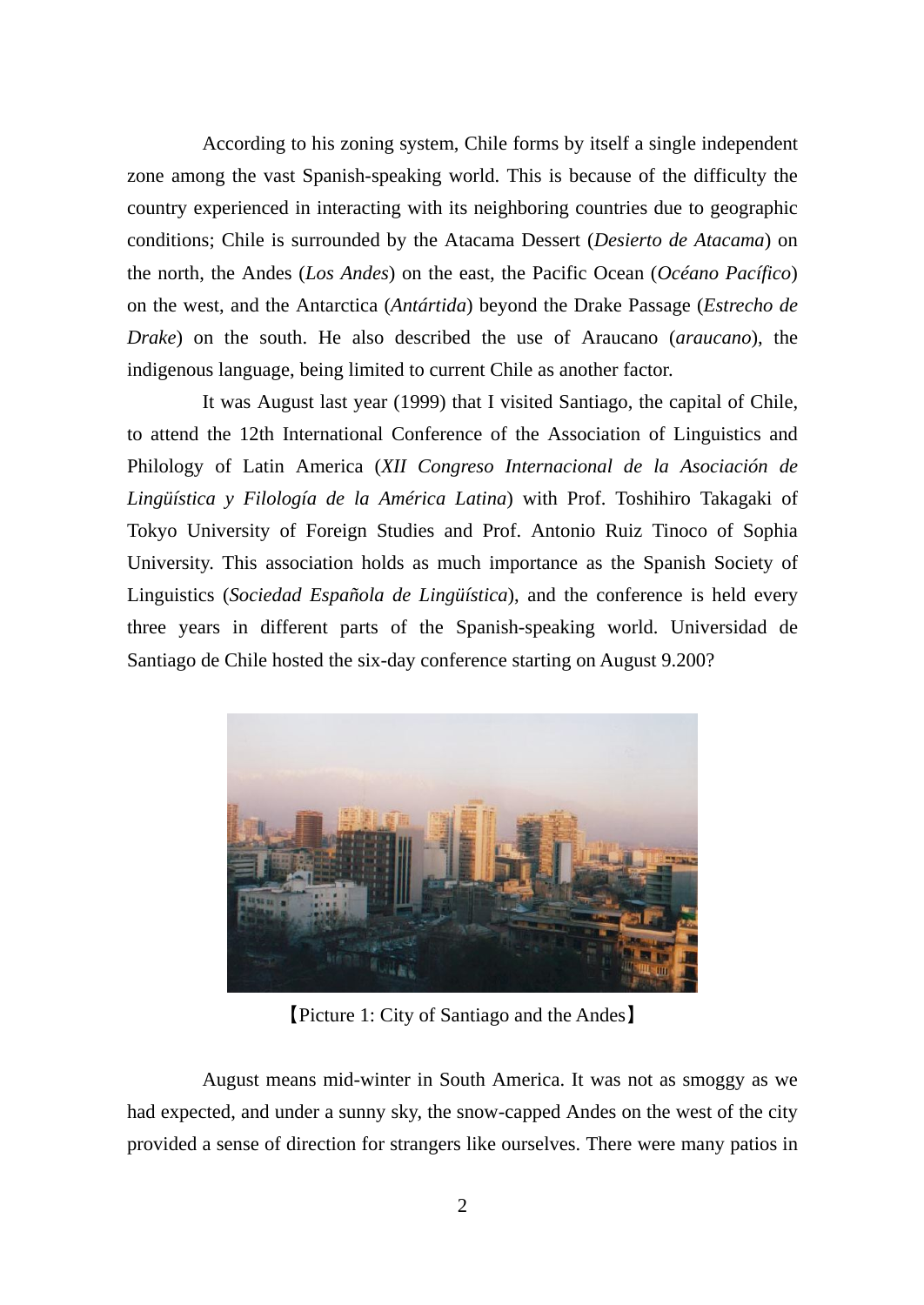the university, and the participants enjoyed talking while sipping hot coffee in the sun.

 I noticed some unique pronunciation used by the local Chilean professors when I joined their conversation. One of which is a [tr] sound with an unvoiced fricative [r], making it sound as if an English speaker was speaking Spanish. For instance, *tres* (three), *cuatro* (four) and *otro* (another) etc. sound close to [tr] of tree in English. Another one is "je" of *mujer* (woman) and *jefe* (boss) sounding [Ce] rather than [he]. Although they used to be explained by the influence of Araucano (*araucano*), the indigenous language, it is considered more accurate nowadays to take the following viewpoints. Here is an explanation on the [r] sound by Rafael Lapesa, a Spanish linguist: $2<sup>2</sup>$  $2<sup>2</sup>$ 

, Álava y Más tarde se ha demostrado que la conversión de /r/ en fricativa, señalada como araucanismo es un proceso de relajación espontánea que se registra en casi toda América y en Navarra, Aragón Rioja.

Later, the spirantization of  $/r/$ , once believed to be of the Araucano (araucano) origin, was explained as a natural relaxation process that was also found in almost all of the America, and in Navarra, Aragon, Alava and Rioja in Spain.

As for the pronunciation of "je" in Chile, he stated that it "(...) representa un grado intermedio en la evolución de la /s/ prepalatal del español antiguo hasta sus resultados modernos velares o faríngeos." (represents a sound amid the development from the ancient Spanish /S/ prepalatal to the modern velar or pharyngeal sound.) As a result, the indigenous language theory for the origin was denied based on these geographic and historical reasons.

#### ●**Pursuit of Language - Phonetics**

l

It is very difficult to give a full explanation of pronunciation on paper. Comparing a sound to English and spelling out the sound in katakana (Japanese

<span id="page-2-0"></span><sup>2</sup> Rafael Lapesa, *Historia de la lengua española,* Madrid, Gredos, cap. 17, 127.4.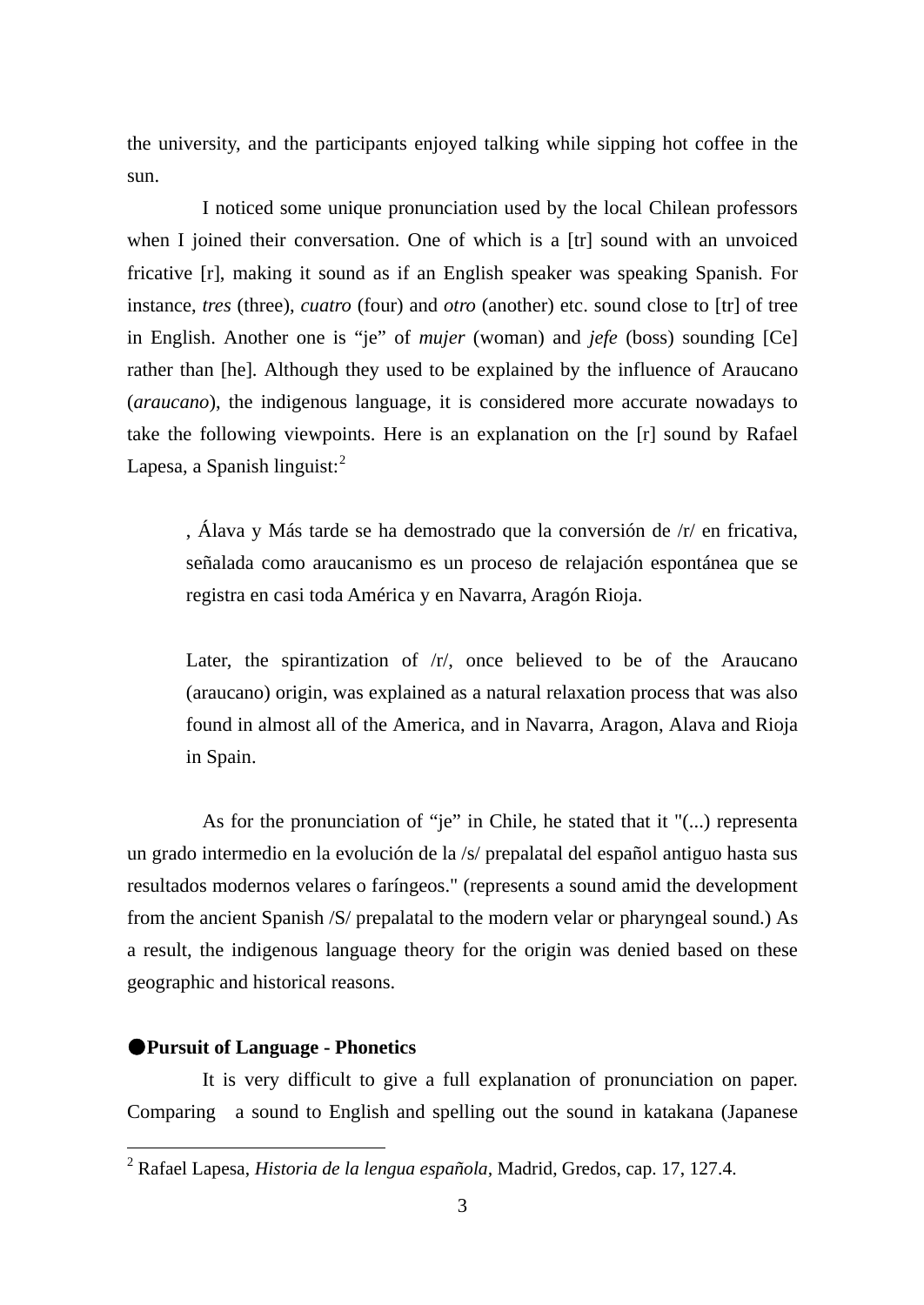characters) or using the alphabet is never accurate. Therefore, I have made a sound file available on the Internet (URL shown below) with the cooperation of Max Echeverría, a Spanish linguist from Chile.

http://gamp.c.u-tokyo.ac.jp/~ueda/tabi/

Phonetics is the study of pronunciation. We try to distinguish the delicate difference in sounds, imitate and pronounce them, and write them down with accuracy. The study includes physical analyses of sounds and research on various phenomena. Here is an example of a sound wave analysis on a computer (SIL Speech Analyzer).



【Graphic-1】otro: Standard Flapped [r] 【Graphic-2】otro: Fricative [r] in Chile

【Graphic-1】 on the left shows the standard pronunciation for [otro], and 【Graphic-2】 on the right shows its variation in Chile. The thick black vertical lines in both graphics illustrate the [t] sound. There are thinner black lines representing flapped  $[r]$  sound on the right of  $[t]$  in  $[Graphic-1]$ , and there are thick stripes representing the noise of fricative [r] sound in 【Graphic-2】.

#### ●**Language Variations --"Cheat Sheet"**

After the presentations at the university in the morning, we went out in the city for sightseeing and spoke with the local people. We also learned some "student terms/slang"at the university. Here is a comparison with slang in Spain.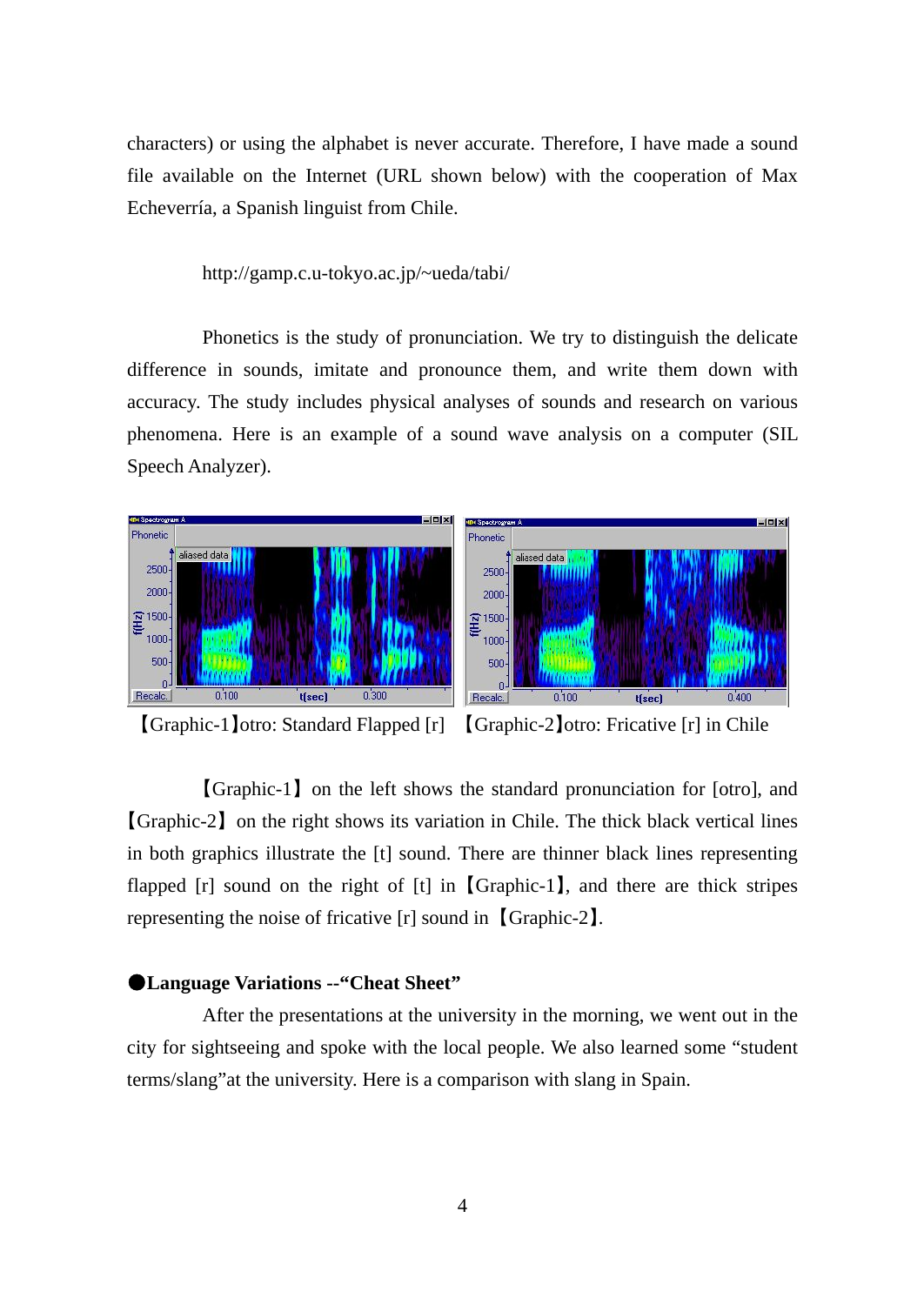

【Picture 2: Courtyard at Universidad de Santiago】

| Meaning     | Chile            | Spain                  |
|-------------|------------------|------------------------|
| graduate    | egresar          | graduarse, licenciarse |
| grind       | mateo            | empollón               |
| fail        | rajar            | suspender, catear      |
| creep       | patero           | pelota                 |
| play hooky  | hacer la cimarra | hacer novillos         |
| cheat sheet | torpedo          | chuleta                |

The word for "cheat sheet" varies from place to place. It is *chuleta* (**Ch** in map) in Spain and Venezuela, *torpedo* (**T**) in Chile, *chivo* (**Chv**) in Cuba, Puerto Rico and Guatemala, *droga, droguita* (**Dr**), *bate* (**Bt**), and *nota* (**N**) in Puerto Rico, *acordeón* (**A**) in Mexico, El Salvador, Honduras and Nicaragua, *chafa* (**Chf**) in Mexico, *chepe* (**Chp**) in Honduras, *forro* (**F**) in Cuba and Costa Rica, *copia* (**Cp**) in El Salvador and Nicaragua, *batería* (**B**) in Panama, *pastel* (**P**) in Colombia, *polla* (**Po**) in Ecuador, *plagio* (**Pl**) and *compromido* (**Cm**) in Peru, *chanchullo* (**Chch**) in Bolivia, *copiatini* (**Cpi**) in Paraguay, *ferrocarril* (**Fc**) and *trencito* (**Tr**) in Uruguay, and *machete* (**M**) in Argentina.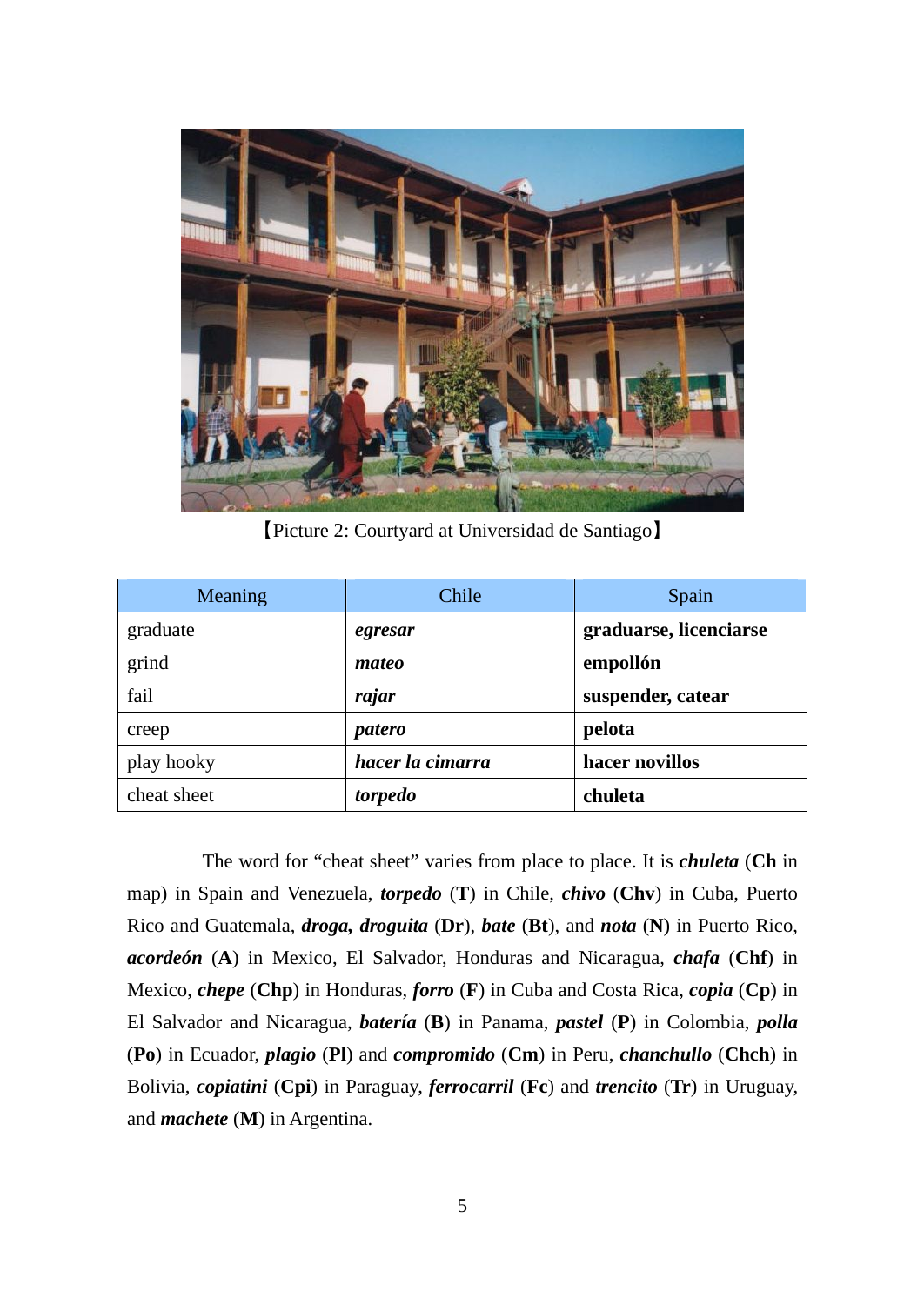

【Map: Cheat Sheet】

## **\*Assignment -10a**

Read Lipski (1996), and explain the phonological, grammatical and lexical characteristics of Chilean Spanish. According to Lipski, "the [tr] sound is almost affricative" (p. 224), compare this with other affricates such as  $[t]$  and [ts].

### **\*Assignment -10b**

Read the following reference, and summarize the theory that ascribes the base of American Spanish to the indigenous language. Discuss the conditions on which the theory is denied.

### \*Reference

Lapesa, Rafael. Translation: Ch. 17 "American Spanish." Transl: 127 "Native Language and Thier Influence." In *Historia de la Lengua Espanola*. Madrid: Gredos, 1981.